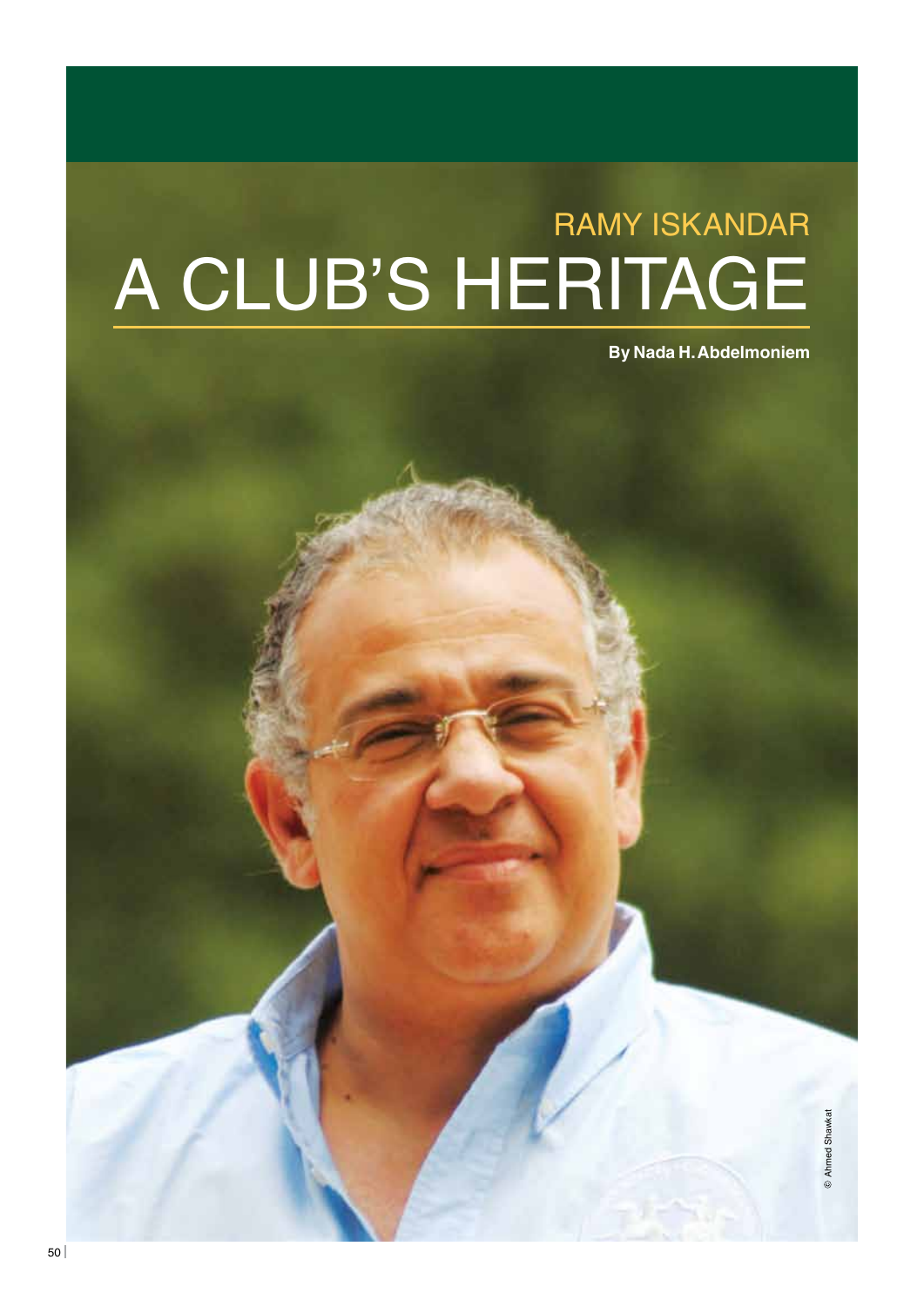

*Ramy & the love of his life, Josiane, at the Ferosia Riding Club in Zamalek*

Ramy Iskandar Al Raheb has been a member of the FEROSIA RIDING CLUB in Zamalek since 1974. HE STARTED TO RIDE at the age of eight, and for the past several years, his family has followed his footsteps. His wife Josiane, son FARID, AND DAUGHTER CARLA ALL SHARE the same passion at

THE CLUB; JOSIANE is one of the few consistent female show jumpers who has been involved in the sport and Farid along with Carla ARE CURRENTLY PART of the young junior TFAM.

In 2005, Ramy was appointed as a board member in the club and ever since has been occupied with plenty of technical and administrative details. In the next few lines, we will hear him tell us about his achievements at the club as well as the challenges he faces within.

## **How do you see the Ferosia club from your perspective?**

The club has around 500 members. For the past 38 years, Gen. Elwy Ghazy was the main figure on all of the different boards elected for the club – which explains why it is more like a family than anything else. You must understand that we all grew up here as young kids with our parents being involved simultaneously. This